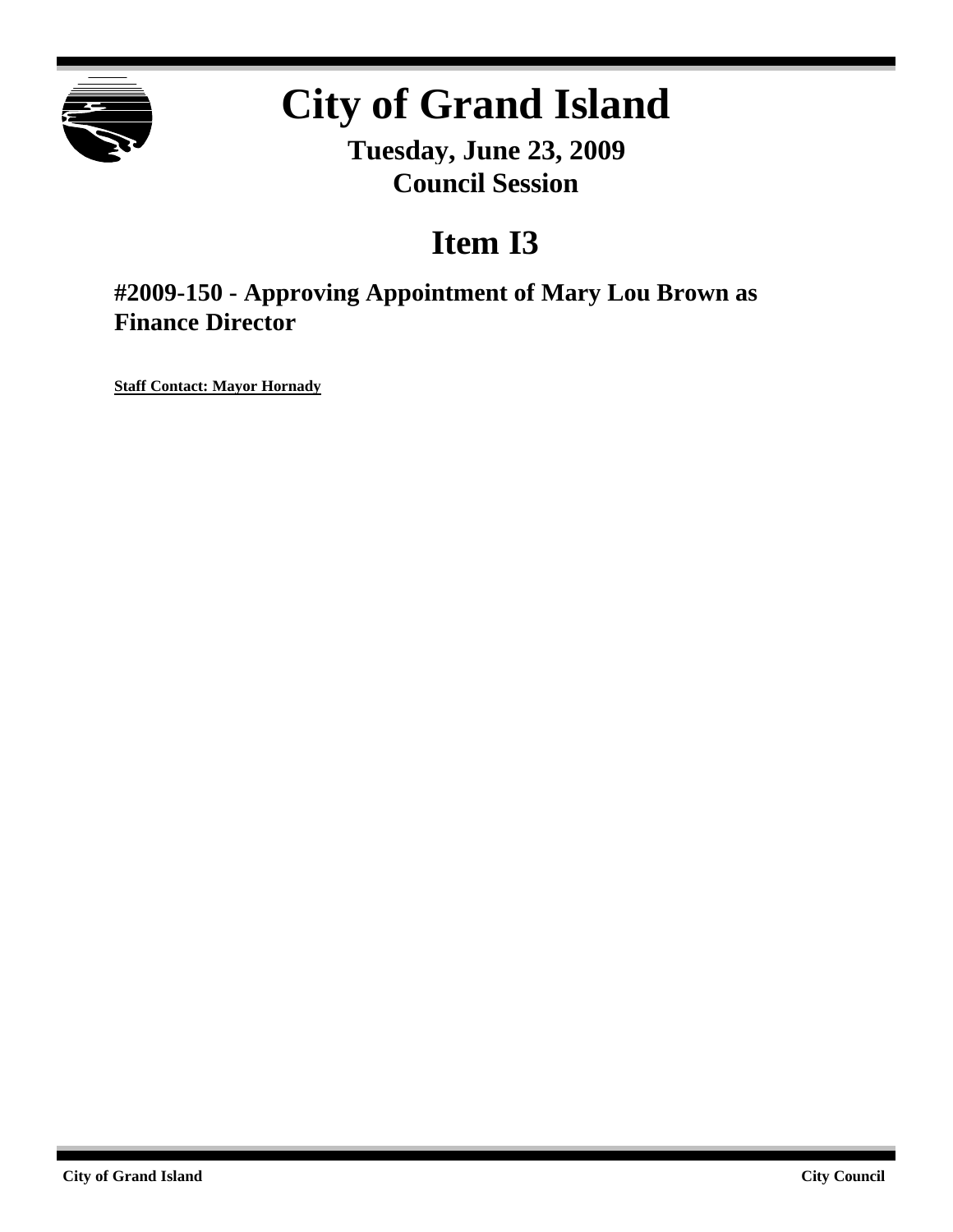## **Council Agenda Memo**

| From:           | <b>Mayor Margaret Hornady</b>                       |
|-----------------|-----------------------------------------------------|
| <b>Meeting:</b> | June 23, 2009                                       |
| Subject:        | Appointment of City Finance Director/City Treasurer |
| Item $#$ 's:    | $I-3$                                               |
| $Presenter(s):$ | <b>Mayor Margaret Hornady</b>                       |

#### **Background**

January 12, 2009, City Finance Director, David Springer notified the City of his intention to retire as of April 17, 2009. As the search for his replacement has been difficult, he graciously offered to extend his retirement date until August 7, 2009. Mr. Springer began his employment with the City on May 24, 2000. The Finance Director/City Treasurer position is considered a statutory officer of the City of Grand Island and is appointed by the Mayor and approved by the City Council.

#### **Discussion**

The City began its search for a new Finance Director in late January 2009. The recruitment efforts included advertising in various local news papers, national online publications, various State League of Municipalities publications, and direct mail just to name a few sources.

I am pleased to announce that a candidate has been chosen to bring forward for appointment. Mary Lou Brown, a native Nebraskan who currently resides near Denver Colorado is my recommendation for the next Finance Director/City Treasurer. Mary Lou will be begin at step 4 of the pay scale which equates to \$85,965.35 per year. Mary Lou comes to us with a strong background in corporate accounting, finance and treasury. Her educational background includes a B.A. in Business and French from Gustavus Adolphus College in St. Peter, Minnesota and a M.B.A. in Finance from Creighton University in Omaha, Nebraska.

She is currently the Director of Bankruptcy Claims as a member of the Adelphia Bankruptcy Team. Prior to her work with Adelphia, she worked as a Senior Director of Human Resources Operations with Dex Media, a Senior Director of Financial Planning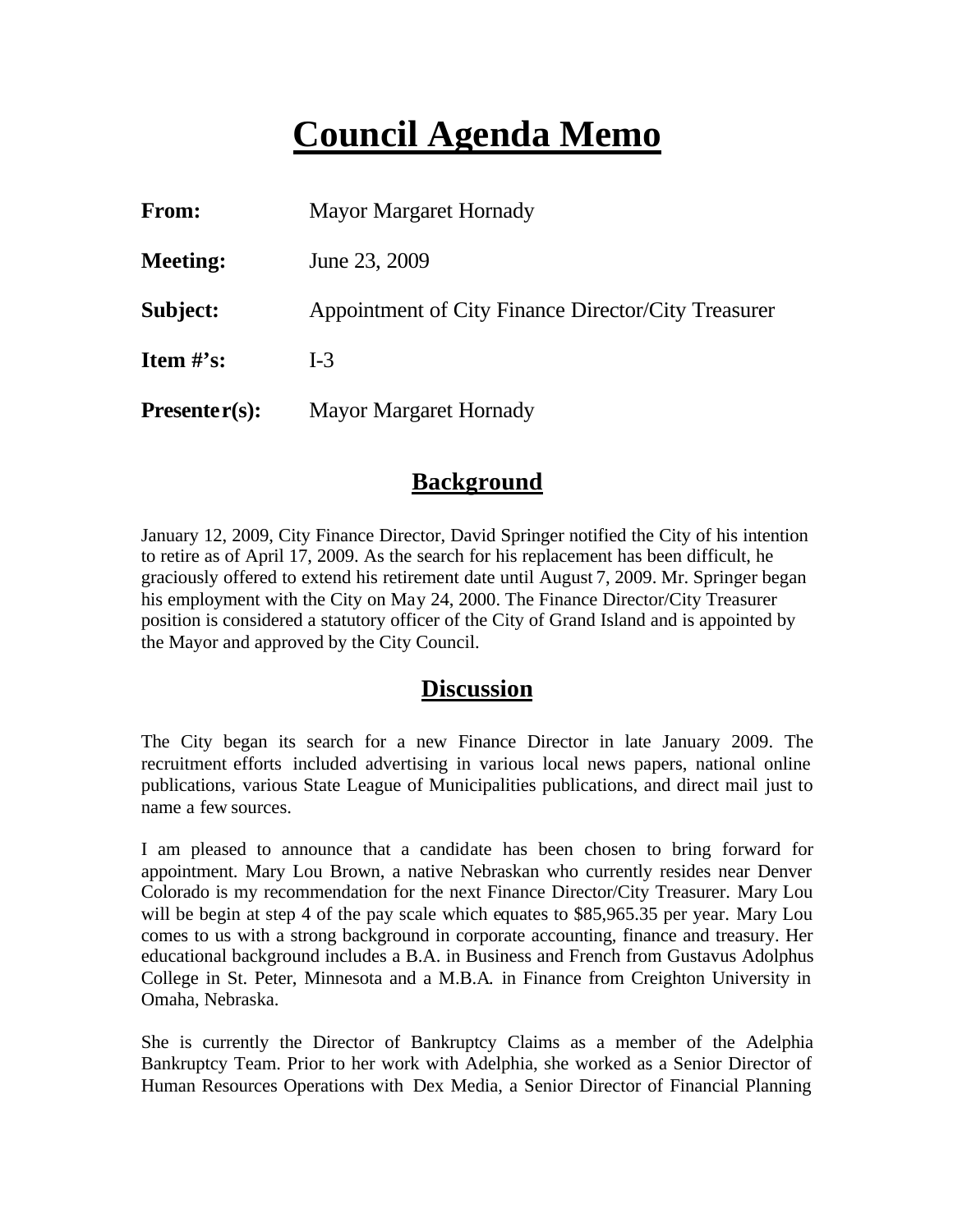and Analysis with Qwest Communications, and held similar titles with US West Dex and US West, Inc.

She has a reputation of being a person of high ethical standards, a problem solver, and someone who enjoys a challenge. Her successful career history is attributed to her strong technical knowledge and her leadership skills. While she doesn't come in with municipal experience I have every confidence that she is someone who will learn quickly and be able to bring people together to find solutions.

It is with great pleasure that I forward Ms. Mary Lou Brown to the City Council for their approval of her as the next City Finance Director/City Treasurer.

### **Alternatives**

It appears that the Council has the following alternatives concerning the issue at hand. The Council may:

- 1. Move to approve
- 2. Refer the issue to a Committee
- 3. Postpone the issue to future date
- 4. Take no action on the issue

#### **Recommendation**

Mayor Margaret Hornady recommends that the Council approve the appointment of Mary Lou Brown to be the Finance Director/City Treasurer for the City of Grand Island.

#### **Sample Motion**

Move to approve the appointment of Mary Lou Brown as Finance Director/City Treasurer for the City of Grand Island.